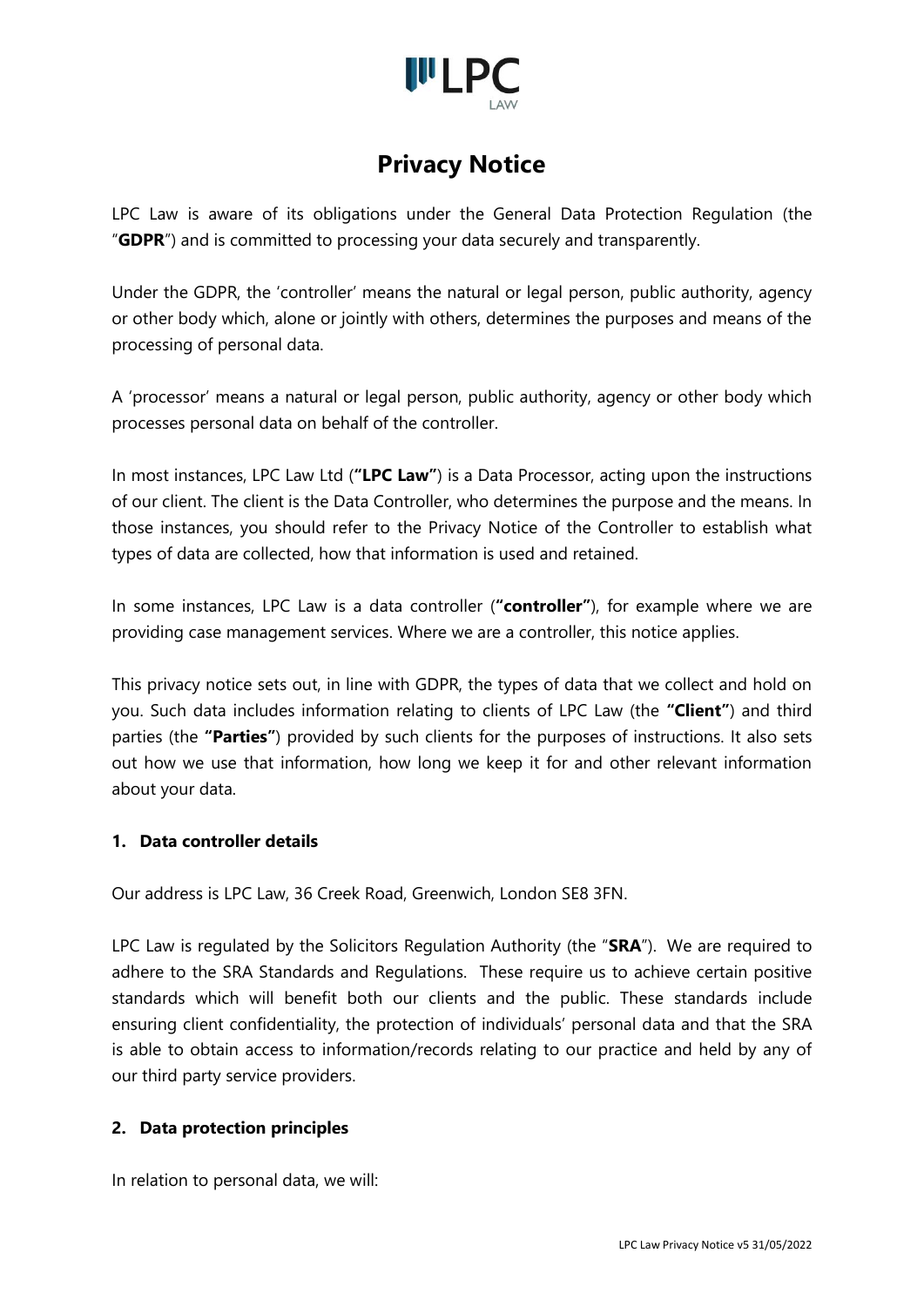

- process it fairly, lawfully and in a clear, transparent way;
- collect personal data only for specific and legitimate reasons;
- only use it in the way that we have told you about;
- ensure it is correct and up to date;
- keep your data for only as long as we need it; and
- process it in a way designed to ensure it will not be lost, destroyed or used for anything that you are not aware of.

### **3. Types of data we process**

The types of data we hold about you may include the following:

- your personal details including your name, address, email address, phone numbers
- financial information
- medical or health information including whether or not you have a disability

#### **4. How we collect your data**

Where you are a Client, we collect data about you only as supplied by you when instructing LPC Law to provide you with legal services. This will usually start from your initial enquiry where we will collect the data from you directly, including:

- Firm/Company Name
- Contact Names
- Telephone Number
- Email Address
- Postal Address
- DX Address

We will also collect data relating to the hearing which you are instructing us to attend or the matter in which we are providing you with legal services. This information may include the personal data of the Parties.

Further information will be collected directly from the Client when you provide LPC Law with the relevant documentation in order to provide the legal services requested.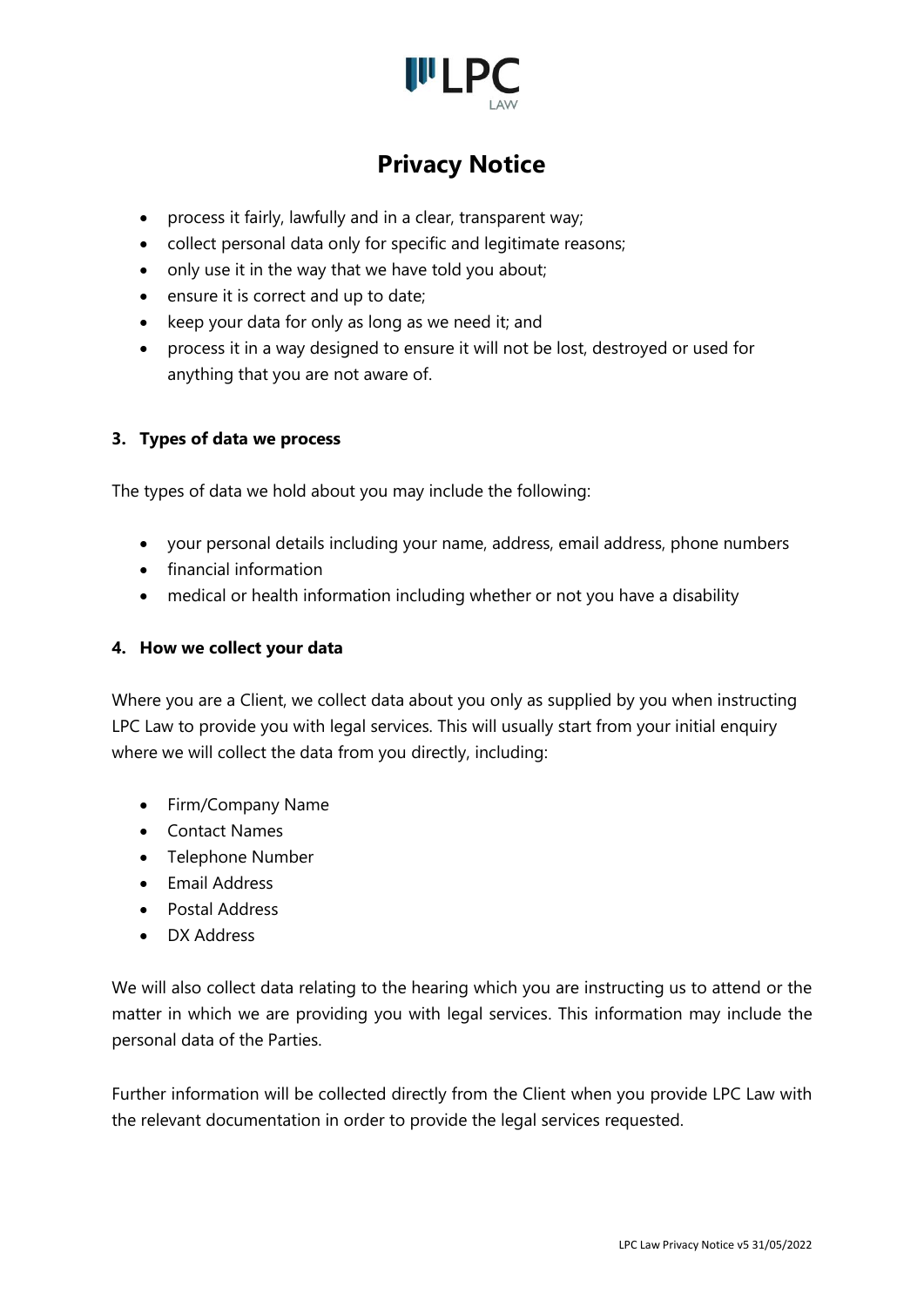

Where you are one of the Parties subject to legal proceedings, the data collected is as supplied to us by the Client in order to perform a contract and/or pursue the legitimate interests of the Client.

Personal data is held securely on our IT systems which are password protected and access to the information is restricted to those at LPC Law who require access to it to undertake their job.

### **5. Why we process your data**

The law on data protection allows us to process your data for certain reasons only:

- in order to perform the contract that we are party to;
- in order to carry out legally required duties;
- in order for us to pursue the legitimate interests of LPC Law or the Client;
- to protect your vital interests or those of another natural person; or
- where something is done in the public interest.

All of the processing carried out by us falls into one of the permitted reasons. We will need to collect your personal data in order to carry out the contract that we have entered into with the Client.

We also need to collect your data to ensure we are complying with legal requirements, including but not limited to:

- The Equality Act 2010
- The Administration of Justice Act 1985
- The Money Laundering Regulations 2017
- The Money Laundering and Terrorist Financing (Amendment) (EU Exit) Regulations 2020
- The Protection of Harassment Act 1997
- The Bribery Act 2010 or any other applicable anti-corruption laws

We also process data so that we can carry out activities which are in the legitimate interests of LPC Law, for example to secure payment of LPC Law's fees.

### **6. Special categories of data**

Special categories of data are data relating to your: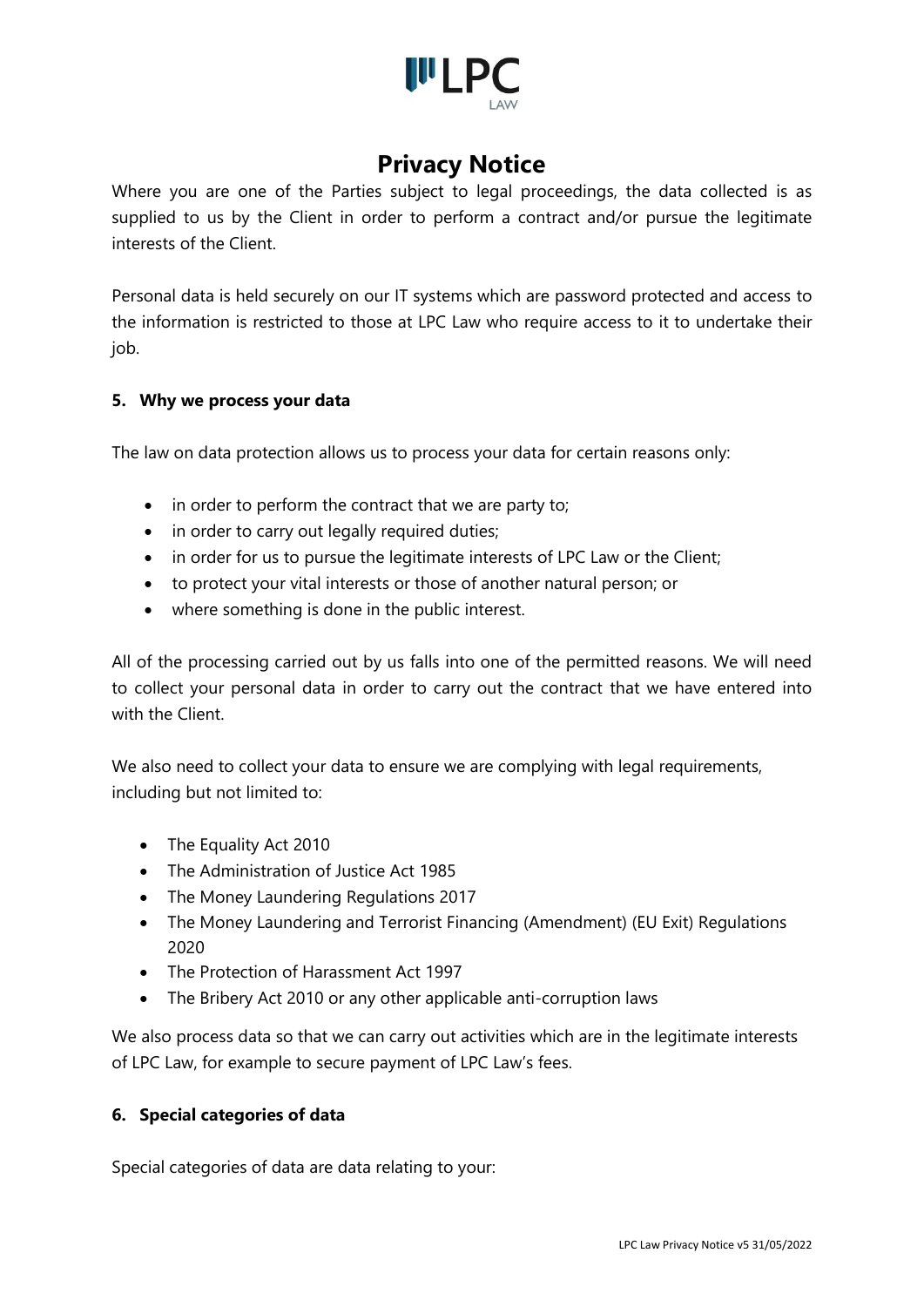

- health
- sex life
- sexual orientation
- race
- ethnic origin
- political opinion
- religion
- trade union membership
- genetic and biometric data

We must process special categories of data in accordance with more stringent guidelines. Most commonly, we will process special categories of data when one or more of the following applies:

- you have given explicit consent to the processing
- we must process the data in order to carry out our legal obligations
- we must process data for reasons of substantial public interest
- the processing is necessary for the establishment, exercise or defence of legal claims
- you have already made the data public

We will use your special category data where necessary for the establishment, exercise or defence of legal claims. We do not need your consent in order to carry out the processing for this reason.

### **7. If you do not provide your data to us**

One of the reasons for processing your data is to allow us to carry out our duties in line with our contract with the Client.

If, as the Client, you do not provide us with the data needed to do this, we will be unable to perform those duties.

As one of the Parties, the processing of your data is necessary for compliance with a legal obligation which we, as the controller, are subject to. The processing is necessary for the purposes of pursuing the legitimate interests of our Client.

#### **8. Sharing your data**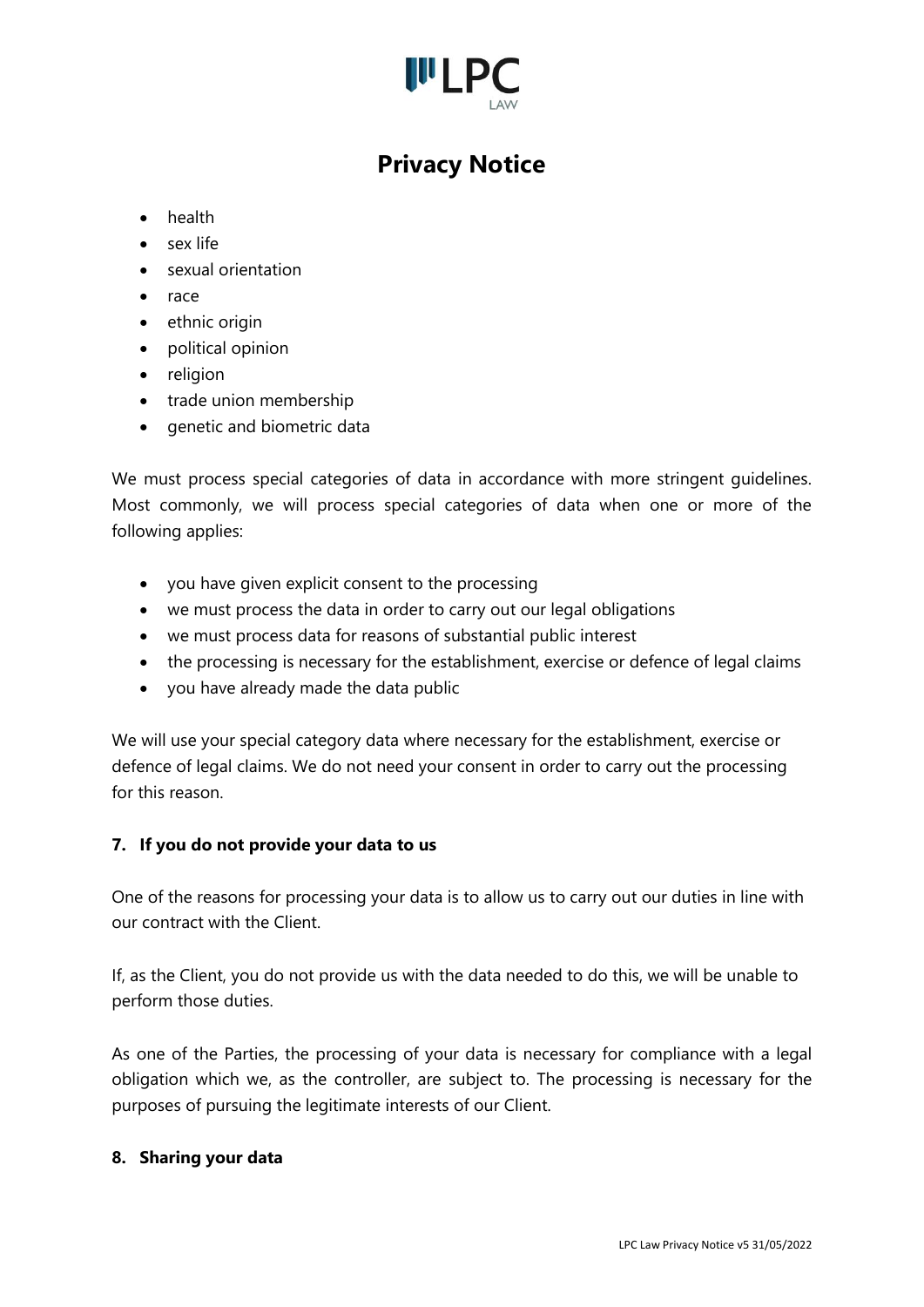

Your data will be shared with colleagues within LPC Law where it is necessary for them to undertake their duties.

We do not share your data with bodies outside of the European Economic Area.

A credit check is conducted on all new clients via Credit Safe.

Where an Advocate is required to attend a hearing at court on your behalf, the personal data provided will be shared with the Advocate in order for them to prepare for and attend the hearing. Similarly, should you require a written advice, the personal data provided will be shared with the appropriate Advocate.

A summary of the hearing will be shared with the Client and will contain personal data of the Parties.

We may also share your data with third parties as part of a Company sale or restructure, or for other reasons to comply with a legal obligation upon us.

### **9. Protecting your data**

We are aware of the requirement to ensure your data is protected against accidental loss or disclosure, destruction and abuse. We have implemented processes to guard against this.

LPC Law has taken the following steps to protect the personal data of relevant individuals, which it holds or to which it has access:

- i. It appoints or employs individuals with specific responsibilities for:
	- The processing and controlling of data.
	- The comprehensive reviewing and auditing of its data protection systems and procedures.
	- Overseeing the effectiveness and integrity of all the data that must be protected.
- ii. It provides its employees with information and training to make them aware of the importance of protecting personal data, to teach them how to do this, and to understand how to treat information confidentially.
- iii. It can account for all personal data it holds, where it comes from, who it is shared with and also who it might be shared with.
- iv. It carries out risk assessments as part of its reviewing activities to identify any vulnerabilities in its personal data handling and processing, and to take measures to reduce the risks of mishandling and potential breaches of data security. The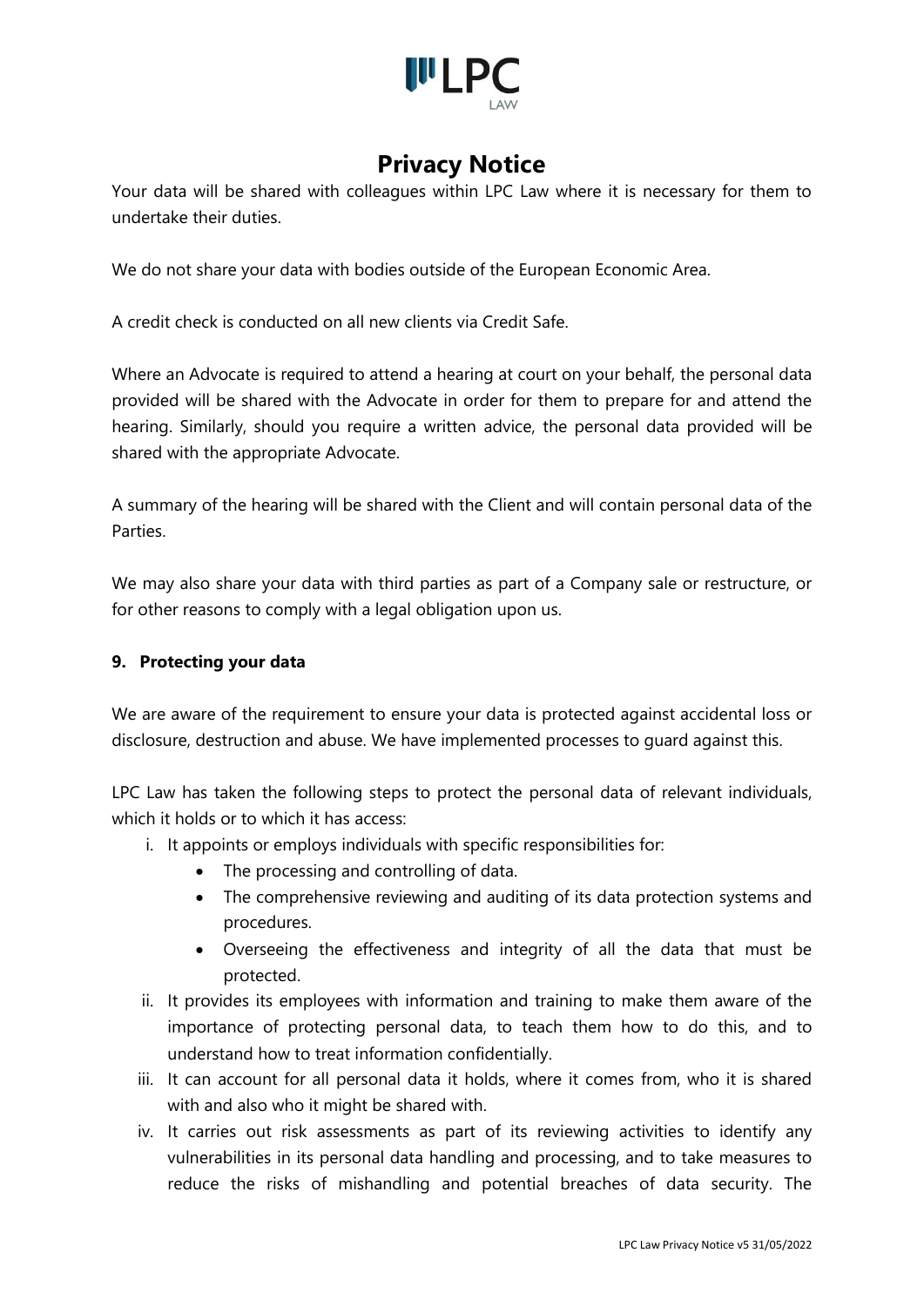

procedure includes an assessment of the impact of both use and potential misuse of personal data in and by LPC Law.

- v. It recognises the importance of seeking individuals' consent (where appropriate) for obtaining, recording, using, sharing, storing and retaining their personal data, and regularly reviews its procedures for doing so, including the audit trails that are needed and are followed for all consent decisions. LPC Law understands that consent must be freely given, specific, informed and unambiguous. LPC Law will seek consent on a specific and individual basis where appropriate. Full information will be given regarding the activities about which consent is sought. Relevant individuals have the absolute and unimpeded right to withdraw that consent at any time.
- vi. It has the appropriate mechanisms for detecting, reporting and investigating suspected or actual personal data breaches, including where these are caused by security breaches. It is aware of its duty to report breaches that cause significant harm to the affected individuals to the Information Commissioner and to the data subject, and is aware of the possible consequences.
- vii. To understand the implications of the transfer of personal data internationally.

Where access to your data is required, the following apply:

- i. The principle of least privilege is always applied. This means that people are only given the minimum amount of access to a resource that is required for them to undertake their role.
- ii. Access to personal data is password protected. Passwords must meet the specified complexity requirements and must be kept confidential to the user and not shared with anyone.
- iii. We regularly monitor our system for possible vulnerabilities and attacks.
- iv. All emails to and from LPC Law are encrypted using TLS as long as the receiving/sending server supports it.
- v. All communication via the web portal is also encrypted using TLS. This is forced by the server so unencrypted communication is prohibited.
- vi. All hearing bundles that contain client and personal information are encrypted at rest on disk using 256bit strong encryption.
- vii. LPC Law is Payment Card Industry Data Security Standard (PCI DSS) Compliant. LPC Law does not store any of your card payment data. Your card payment data is processed by World Pay or Fidelipay.
- viii. Where we share your data with third parties, we have a written agreement with them to ensure that your data is held securely and in line with GDPR requirements. Third parties must implement appropriate technical and organisational measures to ensure the security of your data.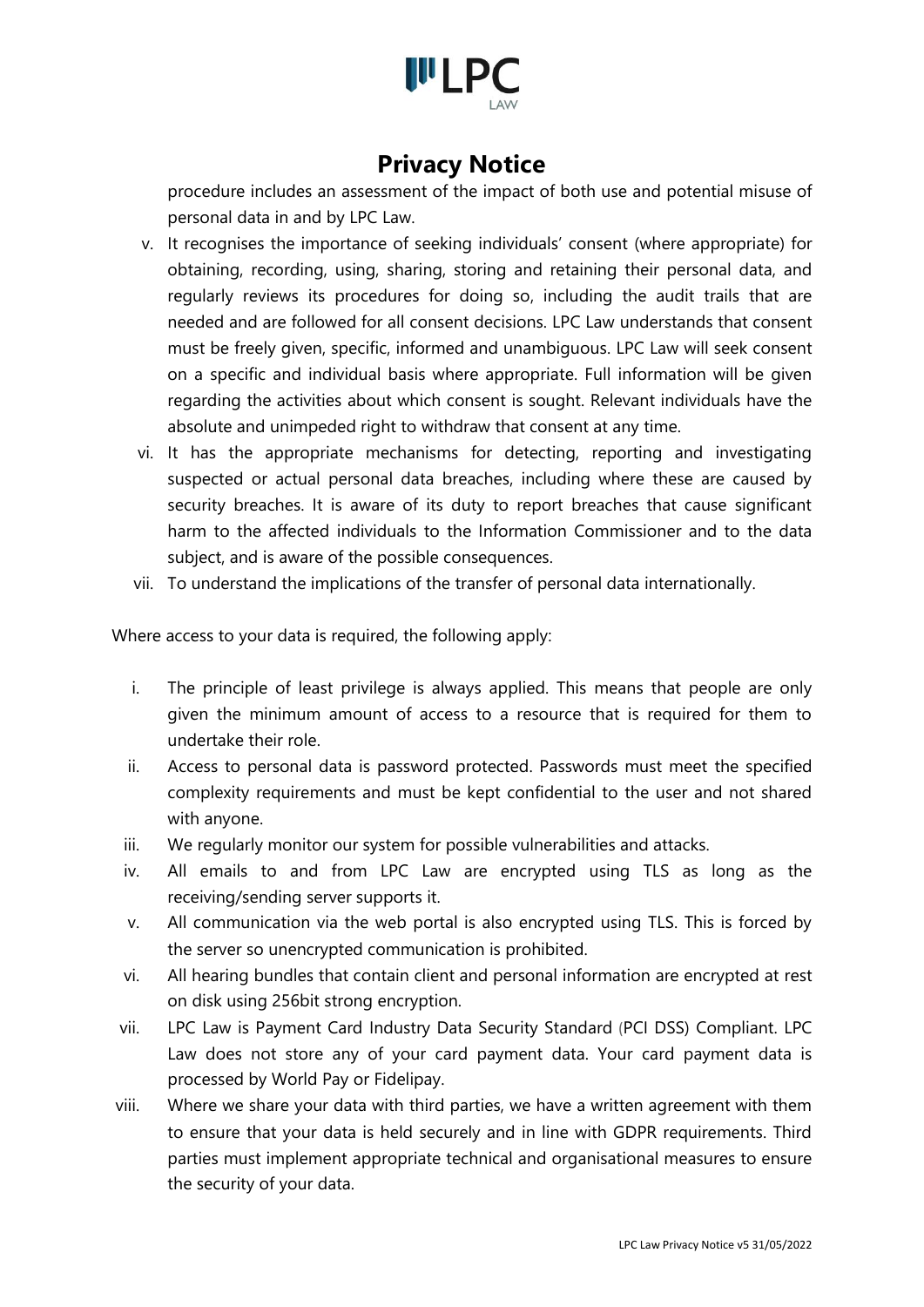

### **10. How long we keep your data for**

In line with data protection principles, we only keep your data for as long as we need it.

Where LPC Law are instructed to provide advocacy services only and receive papers from the client in relation to those advocacy services, any electronic papers (whether uploaded from hard copy papers or received electronically from the client) are kept for 5 months after the date of the hearing.

The letter of instruction is retained for 7 years to align with the accounting requirements of a limited company.

We are required to retain client files for a period of 7 years after the date of the last invoice or last contact from the client in order to respond to any claims made during the limitation period.

#### **11. Automated decision making**

No decision will be made about you solely on the basis of automated decision making (where a decision is taken about you using an electronic system without human involvement) which has a significant impact on you.

### **12. Your rights in relation to your data**

The law on data protection gives you certain rights in relation to the data we hold on you. These are:

- The right to be informed. This means that we must tell you how we use your data and this is the purpose of this privacy notice.
- The right of access. You have the right to access the data that we hold on you. To do so, you should make a subject access request. This information will be provided free of charge, unless a request is manifestly unfounded or excessive, particularly if it is repetitive. In such circumstances, LPC Law may charge a reasonable fee to respond or may refuse the request.
- The right for any inaccuracies to be corrected. If any data that we hold about you is incomplete or inaccurate, you are able to require us to correct it.